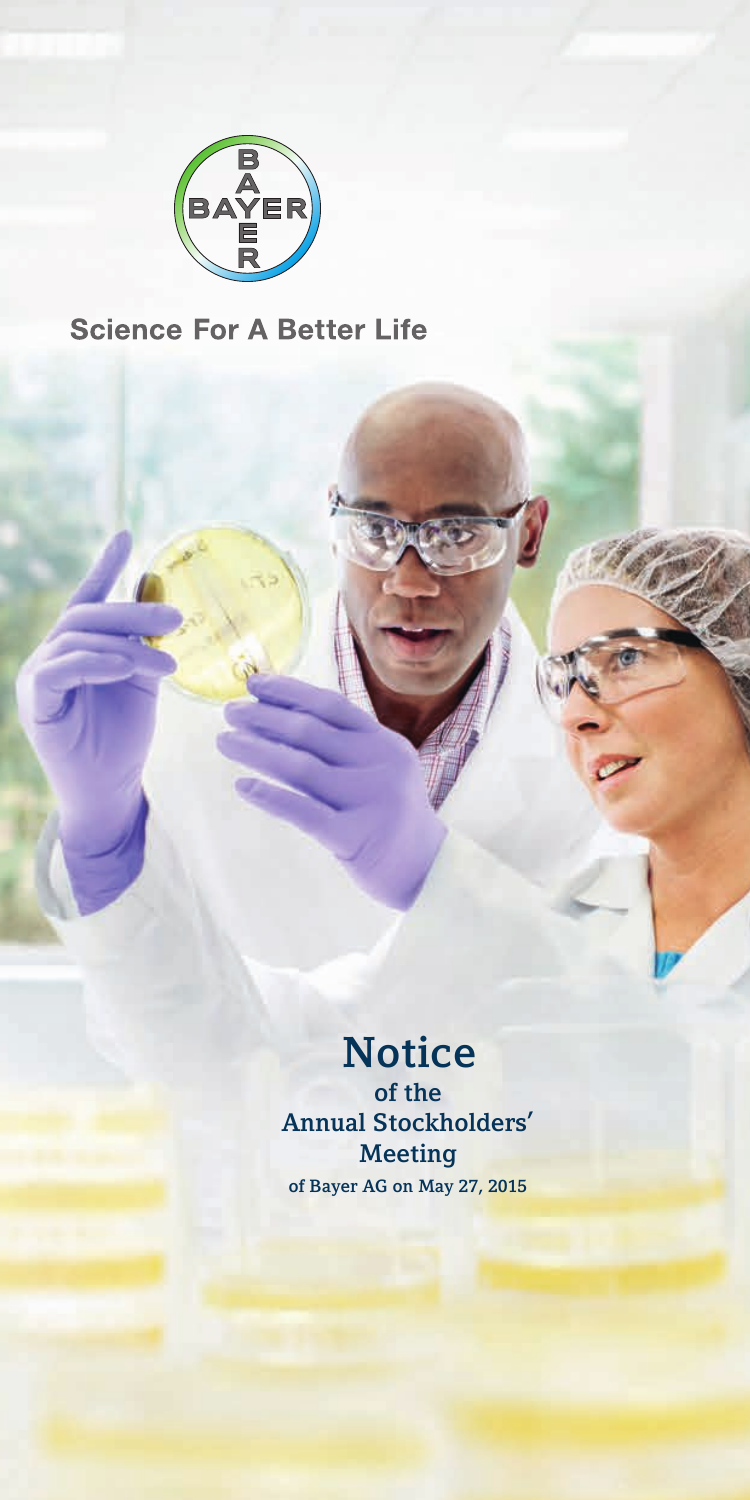2

## **Contents**

#### AGENDA

| 1. | Presentation of the adopted annual financial statements<br>and the approved consolidated financial statements, | 3 |
|----|----------------------------------------------------------------------------------------------------------------|---|
|    | the Combined Management Report, the report of the                                                              |   |
|    | Supervisory Board, the explanatory report by the Board                                                         |   |
|    | of Management on takeover-related information, and the                                                         |   |
|    | proposal by the Board of Management on the use of the                                                          |   |
|    | distributable profit for the fiscal year 2014, and resolution                                                  |   |
|    | on the use of the distributable profit                                                                         |   |
| 2. | Ratification of the actions of the members of the                                                              | 4 |
|    | <b>Board of Management</b>                                                                                     |   |
| 3. | Ratification of the actions of the members of the                                                              | 4 |
|    | <b>Supervisory Board</b>                                                                                       |   |
| 4. | <b>Supervisory Board election</b>                                                                              | 4 |
| 5. | Amendment of the Object of the Company (Section 2,                                                             | 6 |
|    | Paragraph 1 of the Articles of Incorporation)                                                                  |   |
| 6. | Election of the auditor of the financial statements and                                                        | 7 |
|    | for the review of the half-yearly financial report                                                             |   |

#### FURTHER INFORMATION

| <b>Supervisory Board election</b> |  |
|-----------------------------------|--|
| Masthead                          |  |
| Bayer Group Key Data              |  |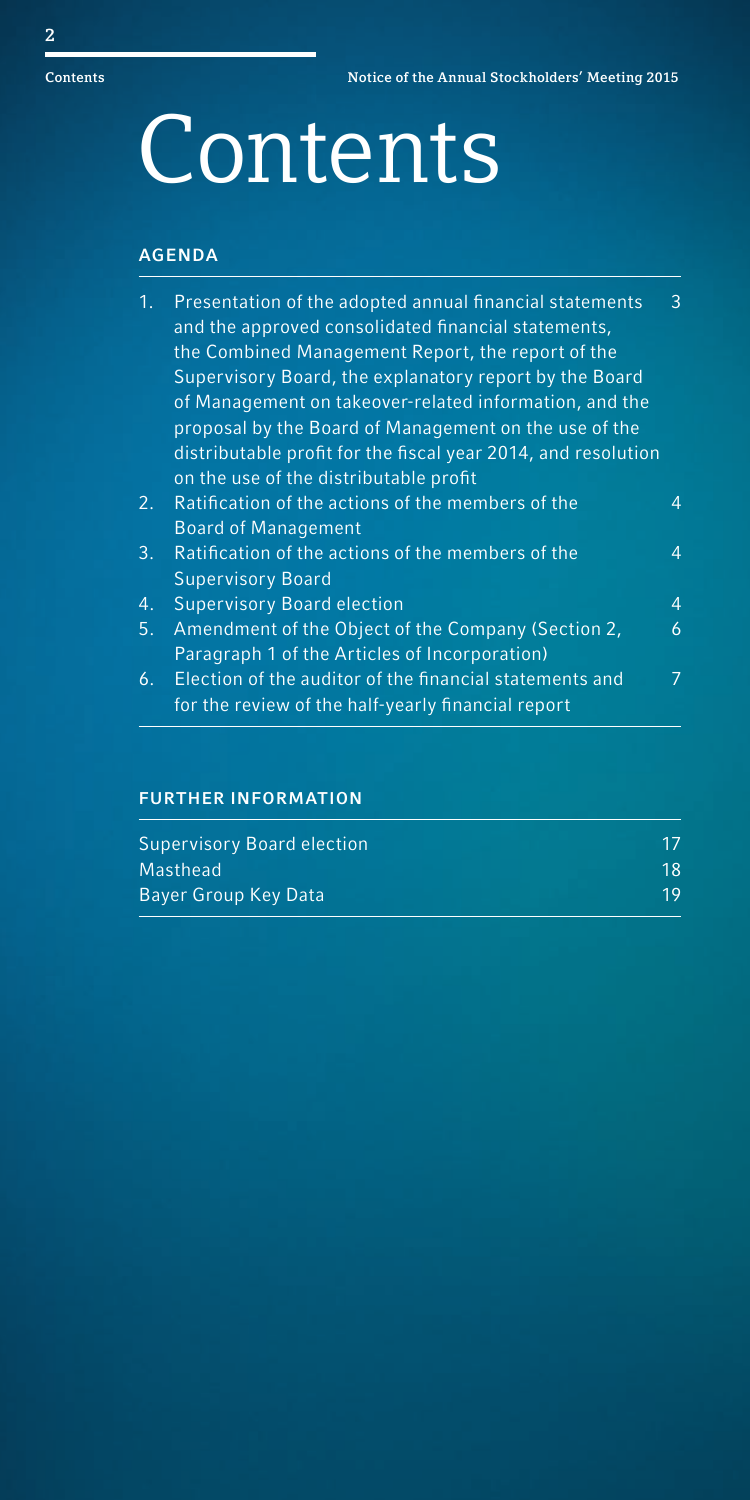### Notice of Meeting

Our stockholders are hereby invited to attend the Annual Stockholders' Meeting to be held at 10.00 a.m. on Wednesday, May 27, 2015 at the Cologne Exhibition Center, North Entrance, Hall 9, Deutz-Mülheimer-Straße 111, 50679 Cologne.

#### Agenda

**1.** Presentation of the adopted annual financial statements and the approved consolidated financial statements, the Combined Management Report, the report of the Supervisory Board, the explanatory report by the Board of Management on takeover-related information, and the proposal by the Board of Management on the use of the distributable profit for the fiscal year **2014**, and resolution on the use of the distributable profit The Board of Management and the Supervisory Board propose that the entire distributable profit of eur 1,860,632,568.00 reported in the annual financial statements for the fiscal year 2014 be used to pay a dividend of eur 2.25 per share carrying dividend rights.

The amount of the dividend is determined based on the number of shares carrying dividend rights on the date the annual financial statements were prepared by the Board of Management. If the Company holds own shares on the date of the Annual Stockholders' Meeting and the number of shares carrying dividend rights is therefore lower than the number on the date the annual financial statements were prepared, the Board of Management and Supervisory Board shall present an amended proposal on the use of the distributable profit to the Annual Stockholders' Meeting, to the effect that the proposed dividend shall remain unchanged at eur 2.25 per share and the remainder of the distributable profit shall be carried forward.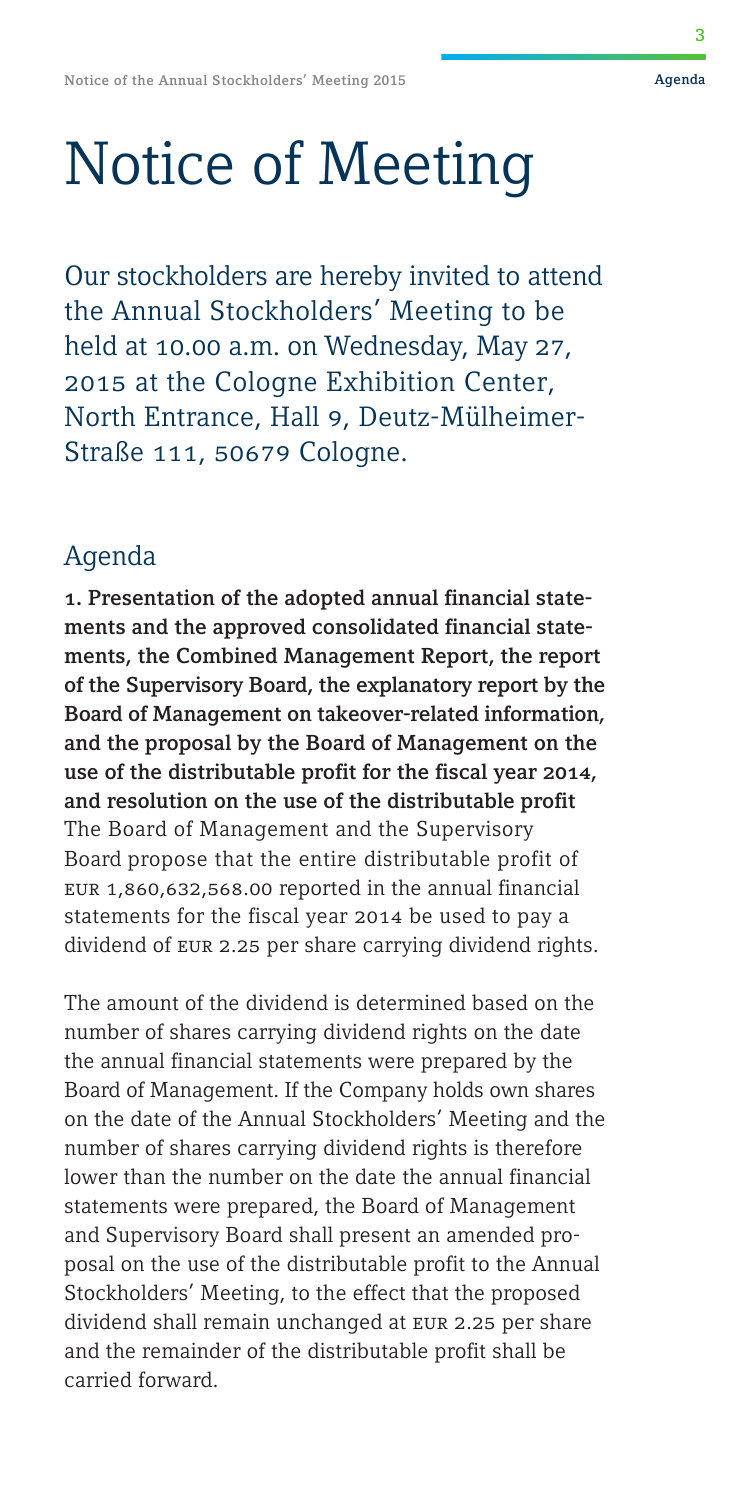**4** 

The annual financial statements prepared by the Board of Management on February 13, 2015 were approved by the Supervisory Board on February 25, 2015 in accordance with Section 172, Sentence 1 of the German Stock Corporation Act (AktG); the annual financial statements are thus adopted. The Supervisory Board also approved the consolidated financial statements. No resolution on the adoption of the annual financial statements or on the approval of the consolidated financial statements in accordance with Section 173 of the AktG by the Annual Stockholders' Meeting is therefore required. The other documents mentioned above shall be made available to the Annual Stockholders' Meeting in accordance with Section 176, Paragraph 1, Sentence 1 of the AktG without the need for adoption of a resolution, with the exception of the resolution on the use of the distributable profit.

#### **2**. Ratification of the actions of the members of the Board of Management

The Board of Management and the Supervisory Board propose that the actions of the members of the Board of Management who held office in the fiscal year 2014 be ratified for this period.

#### **3**. Ratification of the actions of the members of the Supervisory Board

The Board of Management and the Supervisory Board propose that the actions of the members of the Supervisory Board who held office in the fiscal year 2014 be ratified for this period.

#### **4**. Supervisory Board election

According to Section 96, Paragraph 1 and Section 101, Paragraph 1 of the AktG and Section 7, Paragraph 1, Sentence 1, Number 3 of the German Codetermination Act (MitbestG) of 1976, the Company's Supervisory Board is composed of twenty members, ten of whom are elected by the stockholders and ten by the employees.

Dr. Klaus Kleinfeld of New York, United States, who was elected by the stockholders, resigned effective September 30, 2014 and has therefore left the Supervisory Board.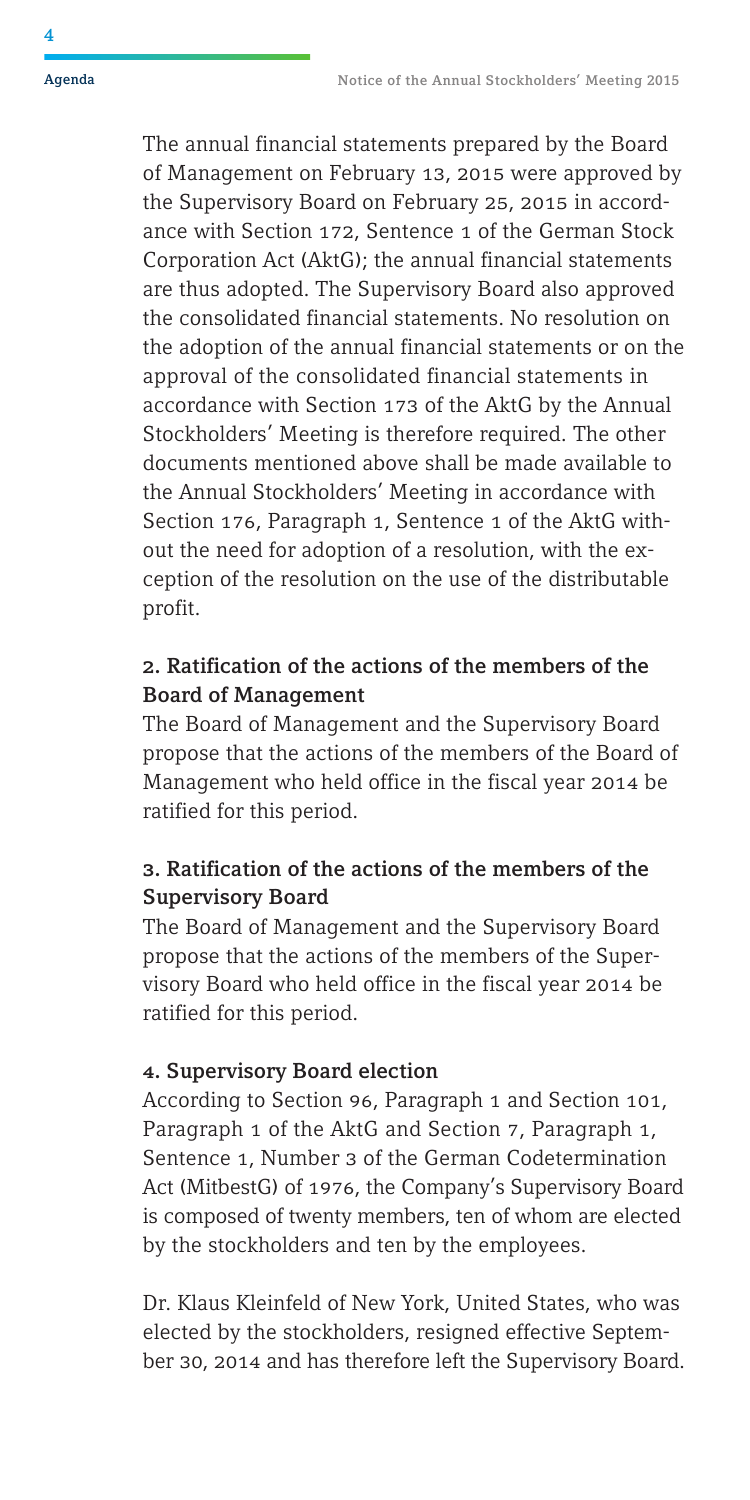Under a decision taken by the Local Court of Cologne on October 1, 2014, Prof. Dr. Dr. h.c. mult. Otmar D. Wiestler, Heidelberg, was appointed to the Supervisory Board. It is proposed that the Annual Stockholders' Meeting should now elect Prof. Dr. Dr. h.c. mult. Wiestler as a member of the Supervisory Board. According to Section 104, Paragraph 5 of the AktG, if Prof. Dr. Dr. h.c. mult. Wiestler is elected by the Annual Stockholders' Meeting 2015, his appointment by the court will end.

Based on the recommendation of the Nominations Committee, the Supervisory Board nominates the following candidate for election to the Supervisory Board:

Prof. Dr. Dr. h.c. mult. Otmar D. Wiestler, Chairman and Scientific Member of the Management Board of the German Cancer Research Center, Heidelberg,

for the period up to the end of the Annual Stockholders' Meeting that resolves to ratify his actions for fiscal year 2019.

In electing stockholder representatives, the Annual Stockholders' Meeting is not required to elect the candidates proposed.

Prof. Dr. Dr. h.c. mult. Wiestler is not a member of other statutory supervisory boards or comparable control bodies of corporations in Germany or abroad.

Your attention is drawn to the following in accordance with Section 5.4.1, Paragraphs 4 to 6 of the German Corporate Governance Code: Apart from the fact that Prof. Dr. Dr. h.c. mult. Wiestler is currently already a member of the Company's Supervisory Board, the Supervisory Board does not consider there to be any personal or business relationships between Prof. Dr. Dr. h.c. mult. Wiestler on the one hand and the companies of the Bayer Group, the governing bodies of Bayer Aktiengesellschaft, or any stockholder that directly or indirectly holds more than 10% of the voting shares of Bayer Aktiengesellschaft on the other that are of material significance to the decision of the Stockholders' Meeting regarding their election.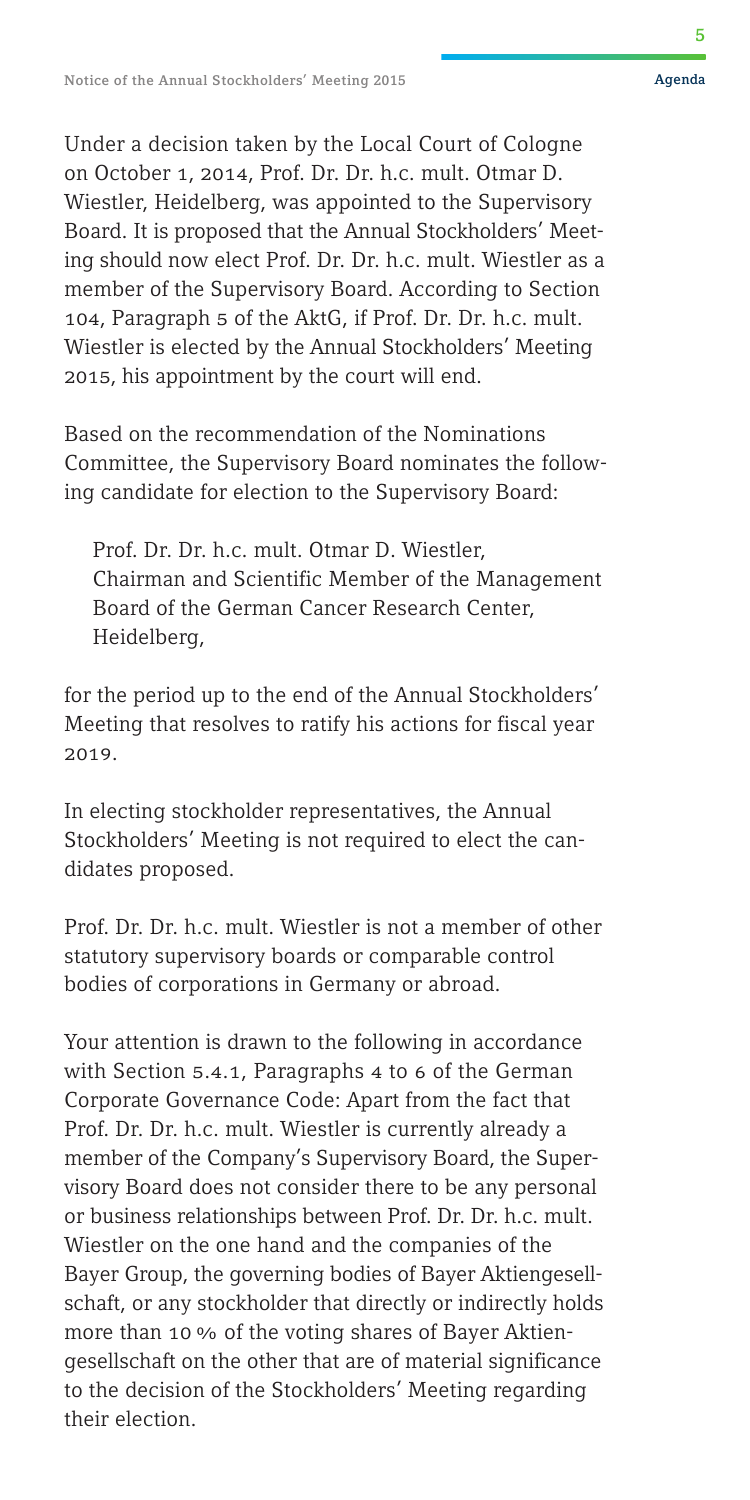#### **5**. Amendment of the Object of the Company (Section **2**, Paragraph **1** of the Articles of Incorporation)

It is proposed that the Object of the Company as set out in Section 2, Paragraph 1 of the Articles of Incorporation be amended to align it to the changing business situation of the Bayer Group. The present version of Section 2, Paragraph 1 of the Articles of Incorporation is as follows:

"The Object of the Company is manufacturing, marketing and other industrial activities or the provision of services in the fields of health care, agriculture, polymers and chemicals."

The Board of Management of Bayer AG resolved in September 2014, with the approval of the Supervisory Board of Bayer AG, to focus the business activities of the Bayer Group exclusively on the Life Science businesses HealthCare and CropScience in the future and to separate MaterialScience as a stand-alone company and float it on the stock market. MaterialScience develops, produces and markets polymer materials and certain inorganic base chemicals. Through the interest held by Bayer AG in Currenta GmbH & Co. ohg ("Currenta"), the Bayer Group will continue to provide services in the areas of chemicals and polymers even after the complete separation of MaterialScience. Currenta operates the CHEMpark, an infrastructure provider of chemical-related services (including services in the field of polymers) at three German sites, where it offers numerous services for companies in the Bayer Group and for other companies.

The proposed amendment to the Object of the Company takes account of both the upcoming separation of MaterialScience, which has not yet been completed, and the interest in Currenta, which is not affected by this separation, and thus the continued activities as a provider of services in the fields of chemicals and polymers.

The Board of Management and the Supervisory Board therefore propose to amend the Object of the Company in the Articles of Incorporation and propose the following resolution: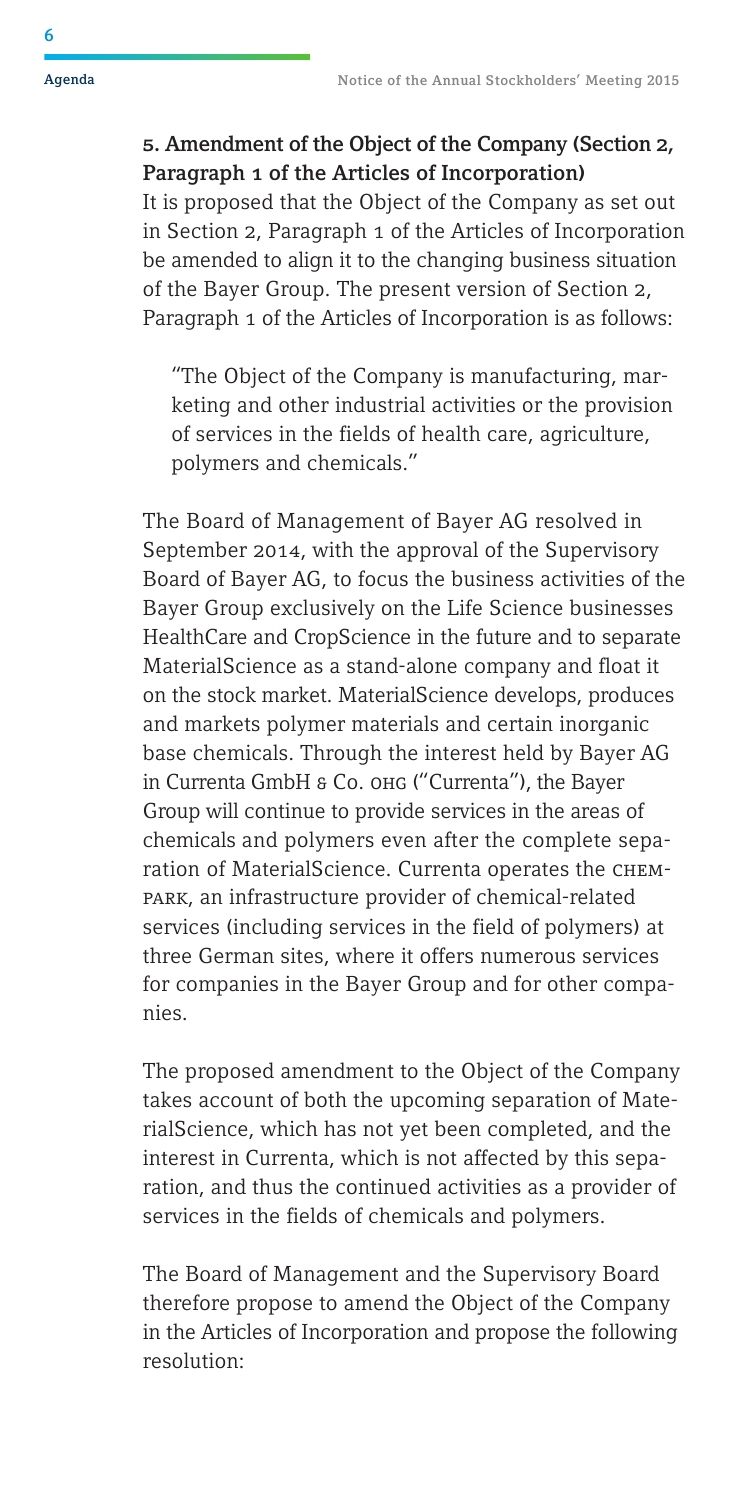Section 2, Paragraph 1 of the Articles of Incorporation shall be worded as follows:

"The Object of the Company is manufacturing, marketing and other industrial activities or the provision of services in the fields of health care and agriculture. The Company may also perform these activities in the fields of polymers and chemicals."

**6**. Election of the auditor of the financial statements and for the review of the half-yearly financial report Based on the recommendation of the Audit Committee, the Supervisory Board proposes the election of PricewaterhouseCoopers Aktiengesellschaft, Wirtschaftsprüfungsgesellschaft, Essen, as the auditor of the annual and consolidated financial statements for the fiscal year 2015 and to review the condensed financial statements and interim management report as of June 30, 2015.

From the date of the Notice convening the Annual Stockholders' Meeting, the following documents in particular shall be available together with this Notice at www.bayer.com/stockholders-meeting:

• The annual financial statements, consolidated financial statements, Combined Management Report, report of the Supervisory Board, explanatory report by the Board of Management on takeover-related information, and the proposal by the Board of Management on the use of the distributable profit, in each case for the fiscal year 2014 (Agenda Item 1).

These documents will also be available during the Annual Stockholders' Meeting. Further, a copy of these documents will be provided to any stockholder free of charge on request, with the exception of the list of subsidiary and affiliated companies of the Bayer Group pursuant to Section 313, Paragraph 2 of the German Commercial Code (HGB).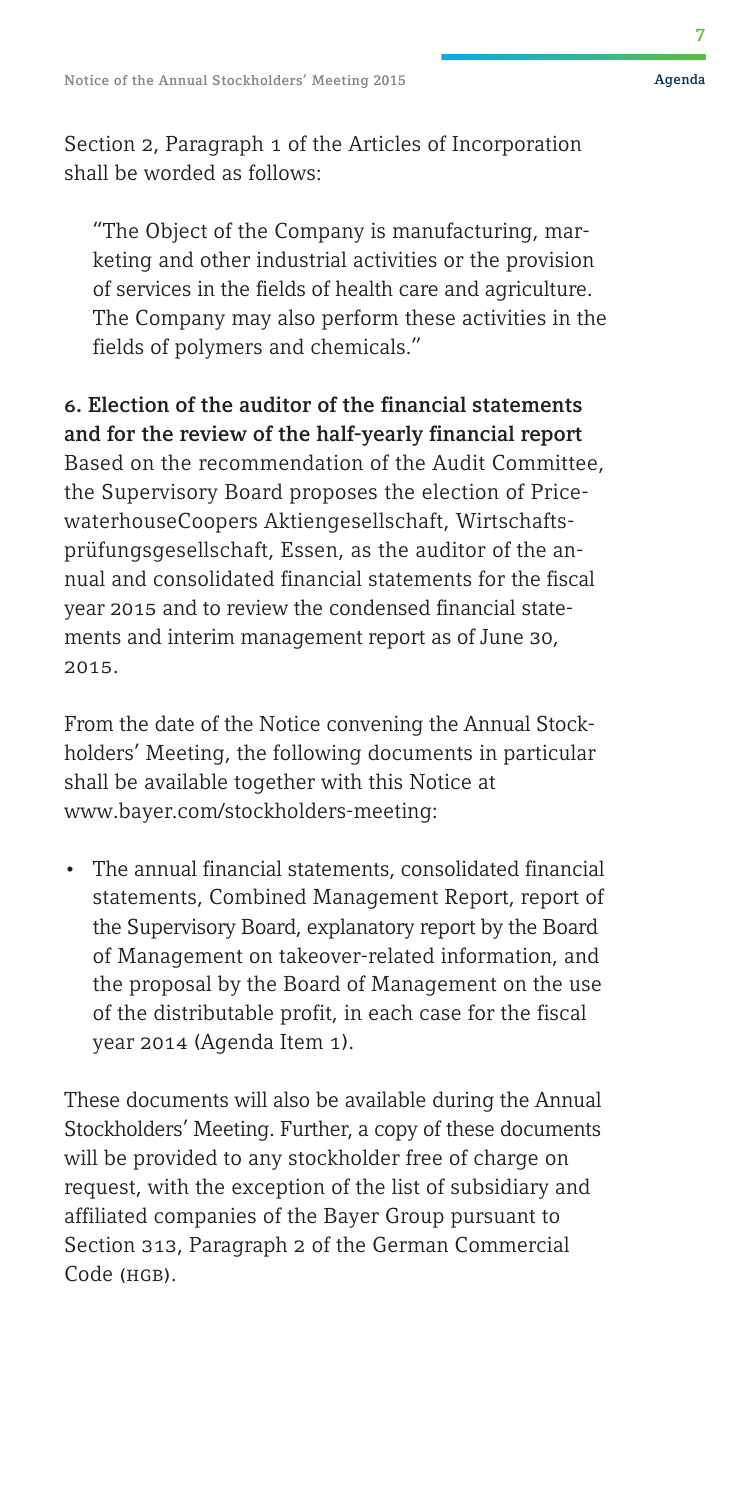**8** 

#### Total number of shares and voting rights

On the date of the Notice convening the Annual Stockholders' Meeting, the Company's capital stock was composed of 826,947,808 registered shares (no-par value shares), each of which conveys one vote.

#### Attendance at the Annual Stockholders' Meeting and exercise of voting rights

Only those stockholders who are entered in the share register and have registered by the required date are eligible to attend the Annual Stockholders' Meeting and exercise voting rights. Registration must be received by the Company at the latest by 24.00 hours on Wednesday, May 20, 2015 at the following address:

Bayer Aktiengesellschaft Stockholder Service Postfach 14 60 61365 Friedrichsdorf Germany  $Fax: + 49(0)69/2222234280$ Email: bayer.hv@rsgmbh.com

or submitted electronically by accessing the passwordprotected Annual Stockholders' Meeting internet service (hereinafter "Stockholders' Portal – agm Service") at www.stockholders-portal.bayer.com and following the instructions there.

Access authorization is necessary to use the "Stockholders' Portal – agm Service." The information required to access the "Stockholders' Portal – agm Service" (stockholder number and personal access number) will be sent with the Notice. The "Stockholders' Portal - AGM Service" is expected to be available from Wednesday, April 29, 2015. This service can only be used by stockholders entered in the share register by no later than Tuesday, May 12, 2015 (entry status according to the last transfer entry for this date). However, there are other registration options for stockholders entered in the register at a later date. Stockholders who have already agreed to the Annual Stockholders' Meeting documents being sent by email will receive an email with the Notice of Meeting as an attachment at the email address they specified.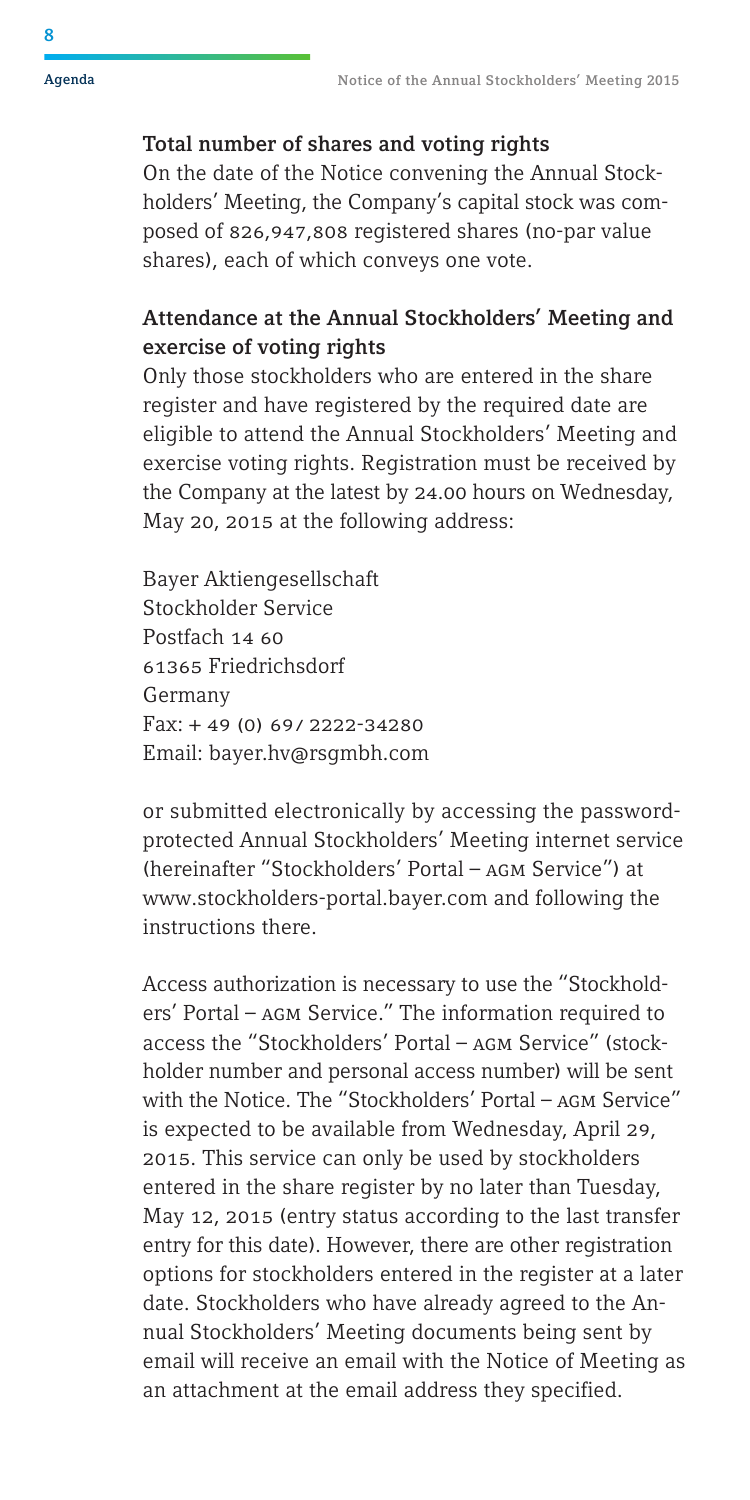In accordance with Section 67, Paragraph 2, Sentence 1 of the AktG, only those stockholders registered as such in the share register shall be deemed to be stockholders of the Company. The entry status of the stockholders in the share register on the date of the Annual Stockholders' Meeting therefore determines eligibility to attend and the number of voting rights they are entitled to exercise. For technical processing reasons, no transfer entries will be made in the share register in the period from Thursday, May 21, 2015, up to and including Wednesday, May 27, 2015. Consequently, the entry status of the share register on the date of the Annual Stockholders' Meeting will be the status after the last transfer entry on Wednesday, May 20, 2015. The technical record date is thus the end (i.e., 24.00 hours) of May 20, 2015.

Credit institutions and stockholder associations, as well as persons or associations with equivalent status under Section 135 of the AktG, may only exercise the voting rights for shares that do not belong to them, but of which they are registered as the holder in the share register, with the relevant authorization. Details relating to this authorization are provided in Section 135 of the AktG.

Further information on the registration process can be found on the registration form sent to stockholders and at www.bayer.com/stockholders-meeting.

Admission tickets to the Annual Stockholders' Meeting will be issued after receipt of the registration by the required date, unless the stockholders have previously decided to issue a proxy to a proxy holder designated by the Company, or have registered for postal voting.

Stockholders are requested to note that, owing to the large number of registrations expected for our Annual Stockholders' Meeting, we can generally only send out a maximum of two admission tickets per stockholder. This shall not apply to the authorization of holders of American Depositary Shares of the Company by the Custodian.

Registration to attend the Annual Stockholders' Meeting shall not block the shares for trading. Stockholders shall therefore remain free to dispose of their shares even after registration. Since only those stockholders who are en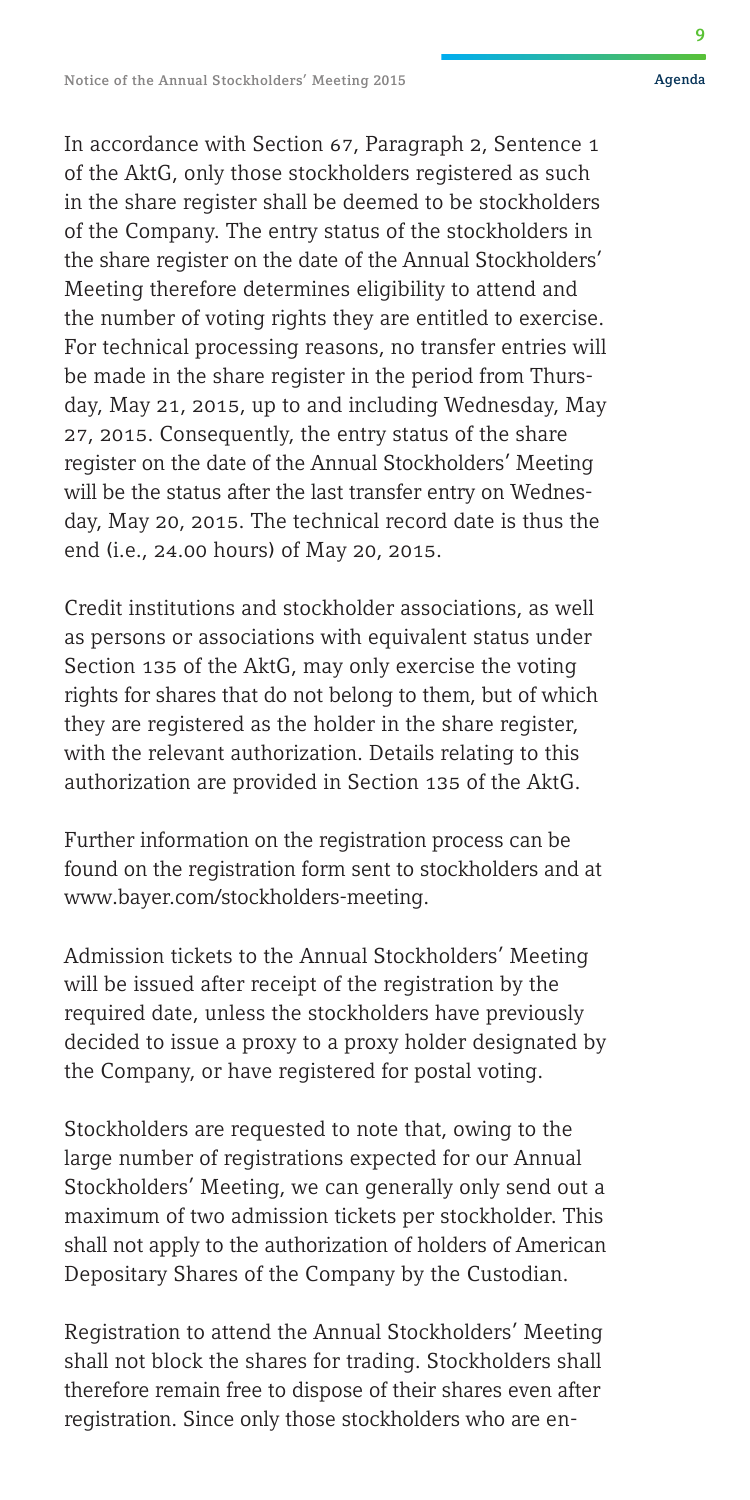tered in the share register on the date of the Annual Stockholders' Meeting shall be deemed to be stockholders of the Company, the disposal of shares may affect eligibility to attend and the entitlement to exercise voting rights.

#### Exercise of voting rights by a proxy

Stockholders' voting rights may be exercised by proxy, including by a stockholders' association. Registration by the required date shall also be required in these cases (see "Attendance at the Annual Stockholders' Meeting and exercise of voting rights" above). The issue of a proxy is permissible both before and during the Annual Stockholders' Meeting. To issue a proxy, declarations can be made both to the proxy holder and to the Company. In particular, stockholders may declare at the time of registration that they do not intend to attend the Annual Stockholders' Meeting personally, but wish to be represented by a particular proxy.

Together with the Notice of the Stockholders' Meeting, stockholders will receive a registration form that can be used to issue a proxy and issue voting instructions to the proxy holders designated by the Company or to order admission tickets for a proxy holder. A sample registration form will be made accessible to stockholders at www.bayer.com/stockholders-meeting. The voting card packet issued on admission to the Annual Stockholders' Meeting will also include cards for issuing a proxy and, if applicable, issuing voting instructions during the Annual Stockholders' Meeting. The "Stockholders' Portal – agm Service" also includes an (online) form that allows stockholders to issue a proxy to a third party, as well as to issue a proxy and voting instructions to proxy holders designated by the Company, either when registering or at a later date. The admission tickets issued by the Company also include a form for issuing a proxy.

Stockholders who wish to make use of proxy voting should note the following in particular:

#### Proxy holders designated by the Company

The Company offers its stockholders an opportunity to appoint proxy holders whom it has designated. The proxy holders designated by the Company will only exercise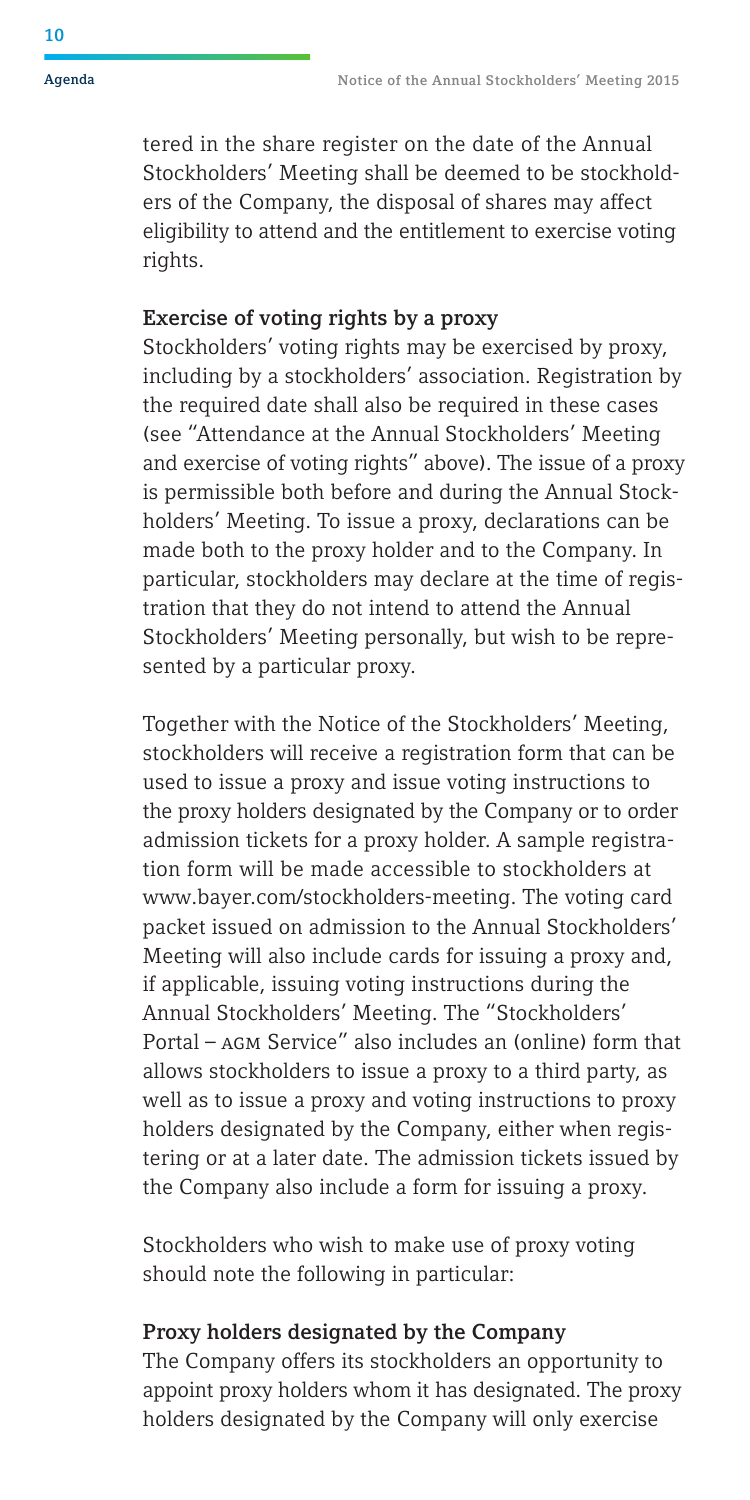voting rights on the basis of the proxy if they have been issued voting instructions; they are obliged to vote in accordance with the instructions. However, instructions may only be issued regarding resolutions proposed by the Board of Management and/or the Supervisory Board (including any amendments) and resolutions proposed by stockholders announced by means of an addition to the agenda in accordance with Section 122, Paragraph 2 of the AktG.

Proxies and voting instructions issued to proxy holders designated by the Company must be issued in text form (Section 126b of the German Civil Code (BGB)) unless they are issued using the "Stockholders' Portal – agm Service."

Proxies and voting instructions may be issued to proxy holders designated by the Company before the Annual Stockholders' Meeting by returning the registration form included with the Notice of the Meeting by mail, or during the Annual Stockholders' Meeting by using the proxy card included with the voting card packet. Without prejudice to the requirement to register by 24.00 hours on Wednesday, May 20, 2015 (see "Attendance at the Annual Stockholders' Meeting and exercise of voting rights" above), if a proxy is issued by mail, it must be received at the mail address specified above by Tuesday, May 26, 2015 (date of mail delivery).

Proxies and voting instructions may also be issued to proxy holders designated by the Company using the registration form sent to stockholders by fax sent to the fax number given above or electronically using the (online) form available via the "Stockholders' Portal – AGM Service" (see "Attendance at the Annual Stockholders' Meeting and exercise of voting rights" above). Without prejudice to the requirement to register by 24.00 hours on Wednesday, May 20, 2015 (see "Attendance at the Annual Stockholders' Meeting and exercise of voting rights" above), proxies and voting instructions issued by fax or via the "Stockholders' Portal – agm Service" must all be received by 12.00 hours on Tuesday, May 26, 2015.

The above information on transmission options and deadlines applies accordingly to cancellation of a proxy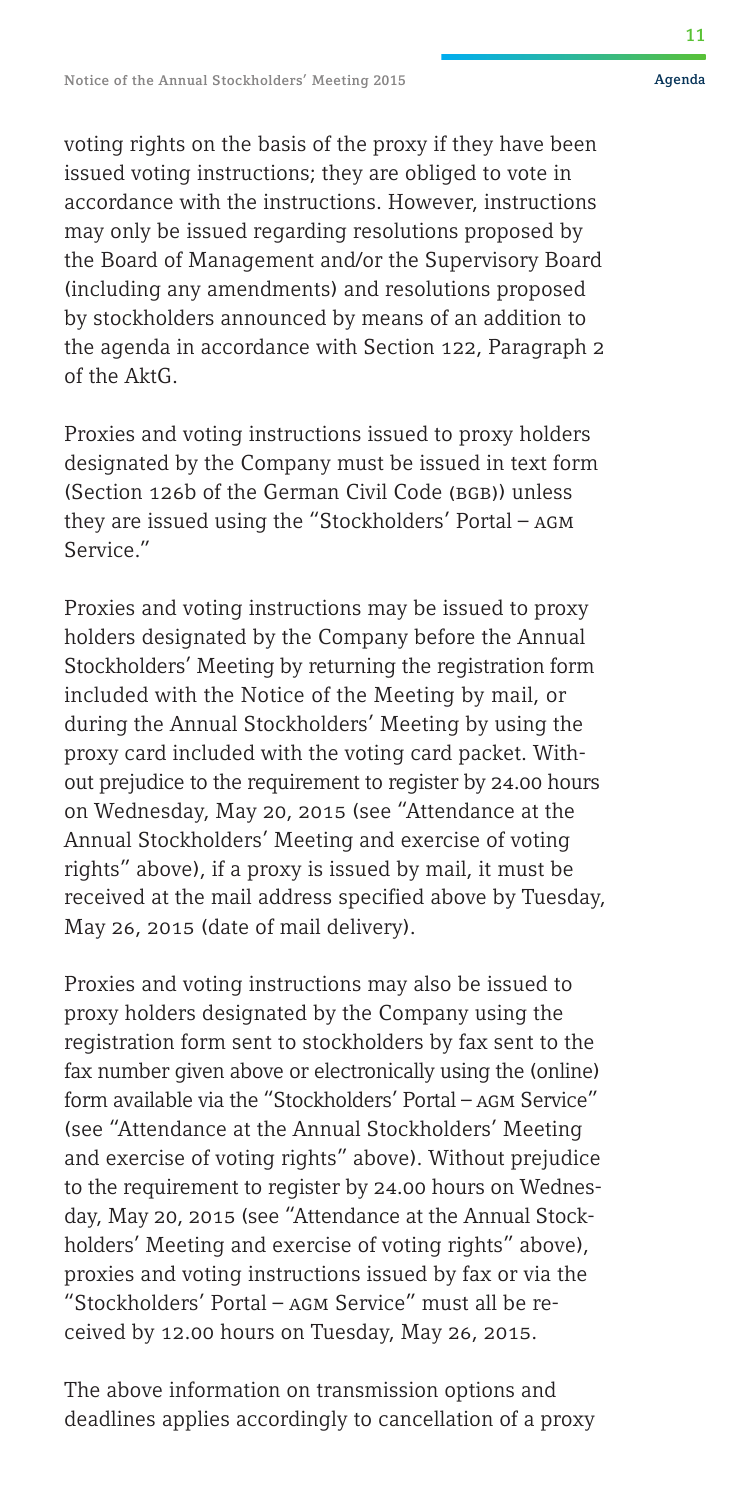issued to a proxy holder designated by the Company. Despite already having issued a proxy to a proxy holder designated by the Company, a stockholder who wishes to may attend the Annual Stockholders' Meeting personally or via a representative and represent the relevant shares. In this case, the proxy holder designated by the Company will not exercise the stockholder's voting rights. The proxy holder designated by the Company will also refrain from exercising the stockholder's voting rights if the stockholder votes by postal voting (see "Postal voting" below).

Additional information on the issue of proxies and voting instructions to proxy holders designated by the Company can also be found on the registration form sent to stockholders.

#### Authorization of other persons

The following shall apply if a proxy is issued to a person other than a proxy holder designated by the Company and is not subject to the provisions of Section 135 of the AktG (in particular the authorization of credit institutions and stockholder associations): The issue and cancellation of proxies and the notification to the Company must be made in text form (Section 126b of the BGB). If the issue or cancellation of a proxy is made by means of a declaration to the Company, this may be sent to the address given above in text form (Section 126b of the bgb) or submitted via the "Stockholders' Portal – AGM Service" (see "Attendance at the Annual Stockholders' Meeting and exercise of voting rights").

In the case of proxies issued within the scope of Section 135 of the AktG (in particular the issue of proxies to credit institutions and stockholder associations), text form is not required under Section 134, Paragraph 3, Sentence 3 of the AktG, nor do the Articles of Incorporation contain specific provisions for such a case. Consequently, the form in which credit institutions and persons or associations of equivalent status under Section 135 of the AktG are issued a proxy need only comply with the statutory provisions applicable to this specific type of proxy, in particular the provisions of Section 135 of the AktG.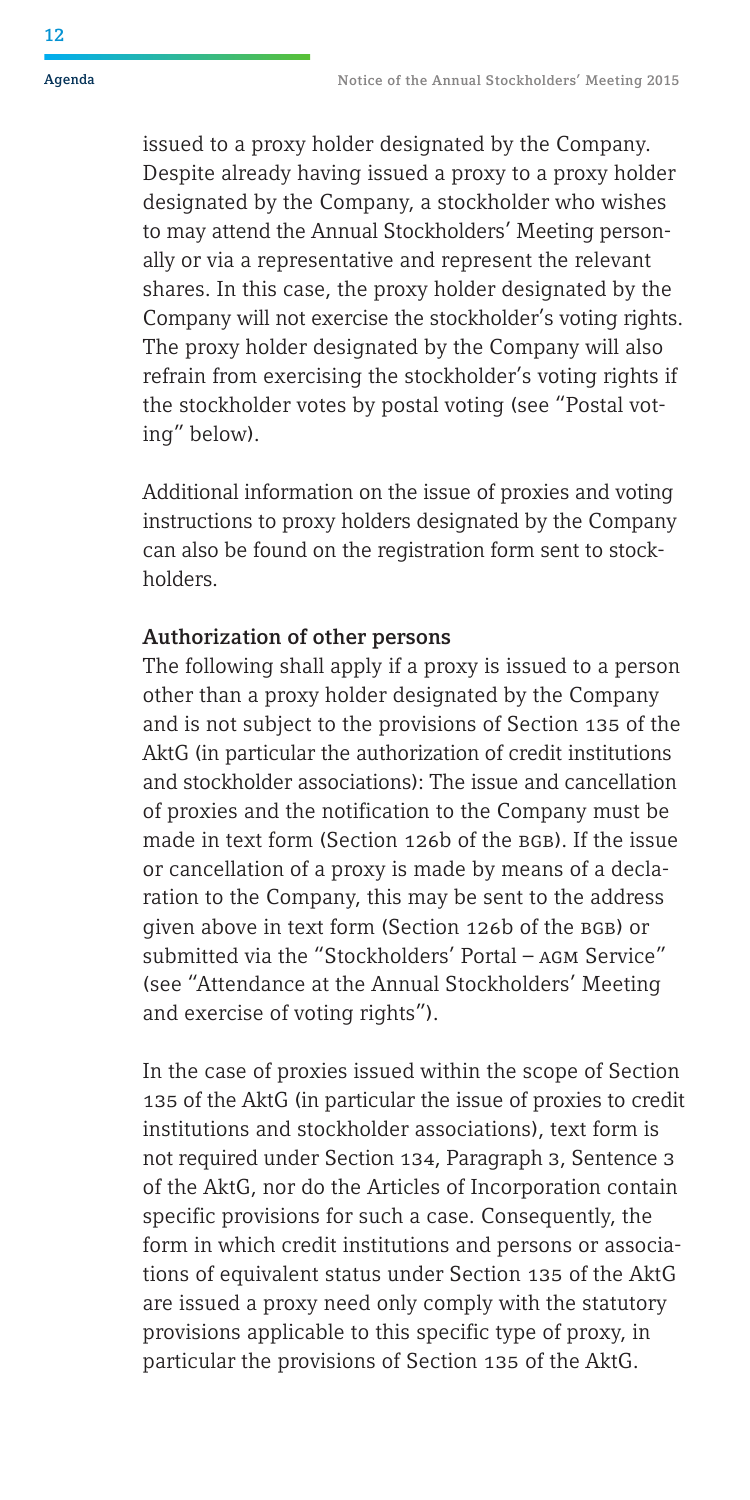#### Provision of evidence

If the proxy is issued by means of a declaration to the Company or if the proxy holder designated by the Company is authorized, additional evidence of authorization shall not be required. However, if the proxy is issued by means of a declaration to the proxy holder, the Company may require evidence of the authorization unless otherwise specified under Section 135 of the AktG. Evidence of the authorization may be provided to the Company before the Annual Stockholders' Meeting.

We offer the following electronic communication methods for providing evidence of the appointment of a proxy: The evidence can be provided to the Company by accessing the "Stockholders' Portal - AGM Service" and following the instructions there (see "Attendance at the Annual Meeting of Stockholders and exercise of voting rights" above), or by email to bayer.hv@rsgmbh.com. The evidence can be submitted via the "Stockholders' Portal – agm Service" until 12.00 hours on Tuesday, May 26, 2015. Evidence of authorization sent by email must include either the name, date of birth, and address of the stockholder, or the stockholder number, so that it can be correctly allocated. The name and mail address of the designated proxy should also be provided so that the proxy holder may be sent admission tickets.

#### Postal voting

Stockholders may also cast their votes by mail or electronically without attending the Annual Stockholders' Meeting ("postal voting"). Registration by the required date is also required in these cases (see "Attendance at the Annual Stockholders' Meeting and exercise of voting rights" above). Postal voting shall be limited to resolutions proposed by the Board of Management and/or the Supervisory Board (including any amendments) and resolutions proposed by stockholders announced by means of an addition to the agenda in accordance with Section 122, Paragraph 2 of the AktG.

Without prejudice to the requirement to register by 24.00 hours on Wednesday, May 20, 2015 (see "Attendance at the Annual Stockholders' Meeting and exercise of voting rights" above), the postal vote cast by mail must be received at the above mail address (see "Attendance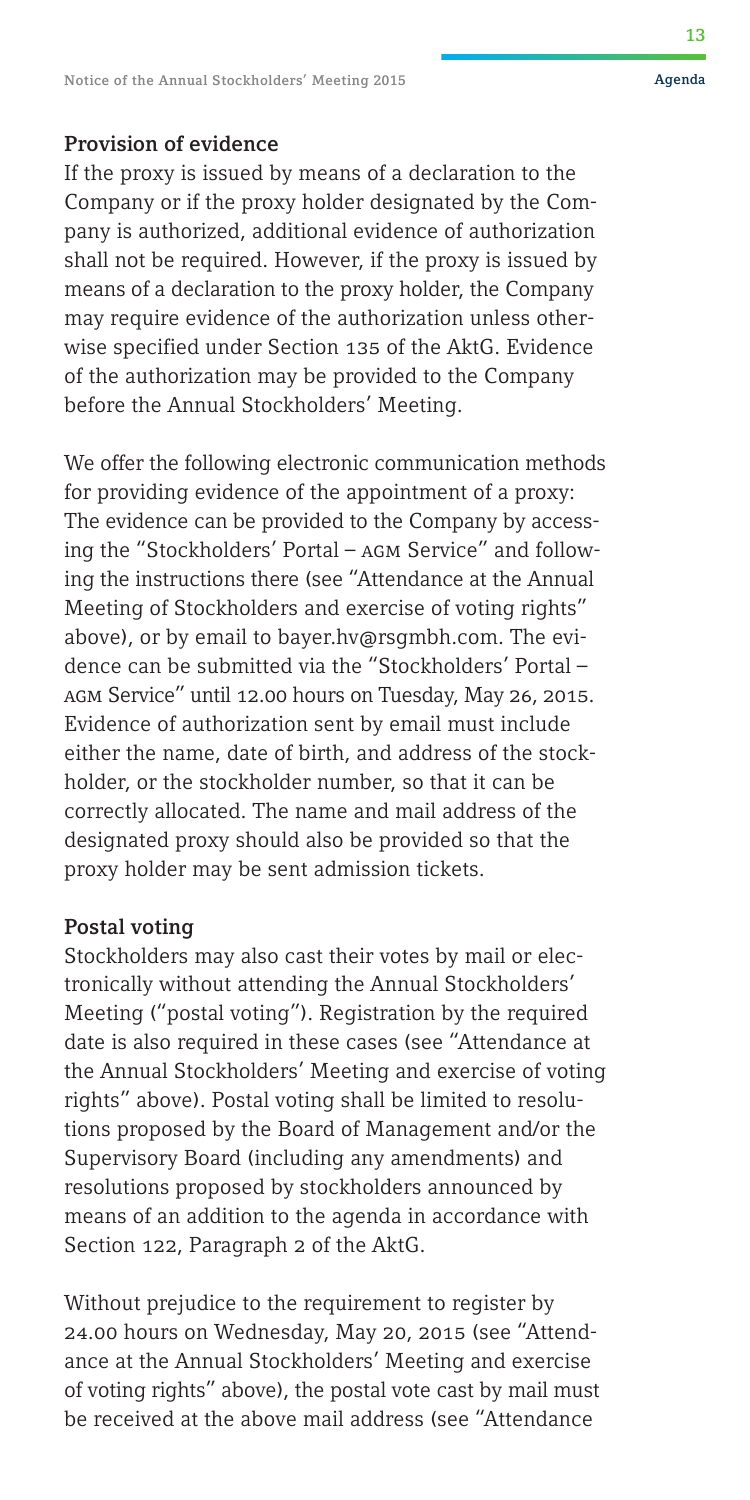at the Annual Stockholders' Meeting and exercise of voting rights") by Tuesday, May 26, 2015 (date of mail delivery).

Postal votes may also be cast by fax to the fax number given above or electronically using the (online) form available via the "Stockholders' Portal - AGM Service" for the Annual Stockholders' Meeting (see "Attendance at the Annual Stockholders' Meeting and exercise of voting rights" above). Without prejudice to the requirement to register by 24.00 hours on Wednesday, May 20, 2015 (see "Attendance at the Annual Stockholders' Meeting and exercise of voting rights" above), votes cast by fax or via the "Stockholders' Portal - AGM Service" must be received by 12.00 hours on Tuesday, May 26, 2015.

The above requirements regarding the notification options and deadlines shall apply accordingly to the cancellation of postal voting. If a stockholder wishes to attend the Annual Stockholders' Meeting personally or via a representative and represent the relevant shares despite having already cast a postal vote, attendance is possible, but will be deemed to be cancellation of the postal vote.

Authorized credit institutions, stockholder associations, and persons of equivalent status under Section 135 of the AktG may also cast postal votes.

#### Additions to the agenda

Stockholders whose shares together account for onetwentieth of the capital stock or a proportionate interest of eur 500,000 (corresponding to 195,313 shares) may require items to be added to the agenda and announced, in accordance with Section 122, Paragraph 2 of the AktG. Each new item must be accompanied by the reasons for it or a proposed resolution. The request must be directed to the Board of Management in writing and may be sent to the following address:

Bayer Aktiengesellschaft Board of Management Building W 11 Kaiser-Wilhelm Allee 1 51373 Leverkusen Germany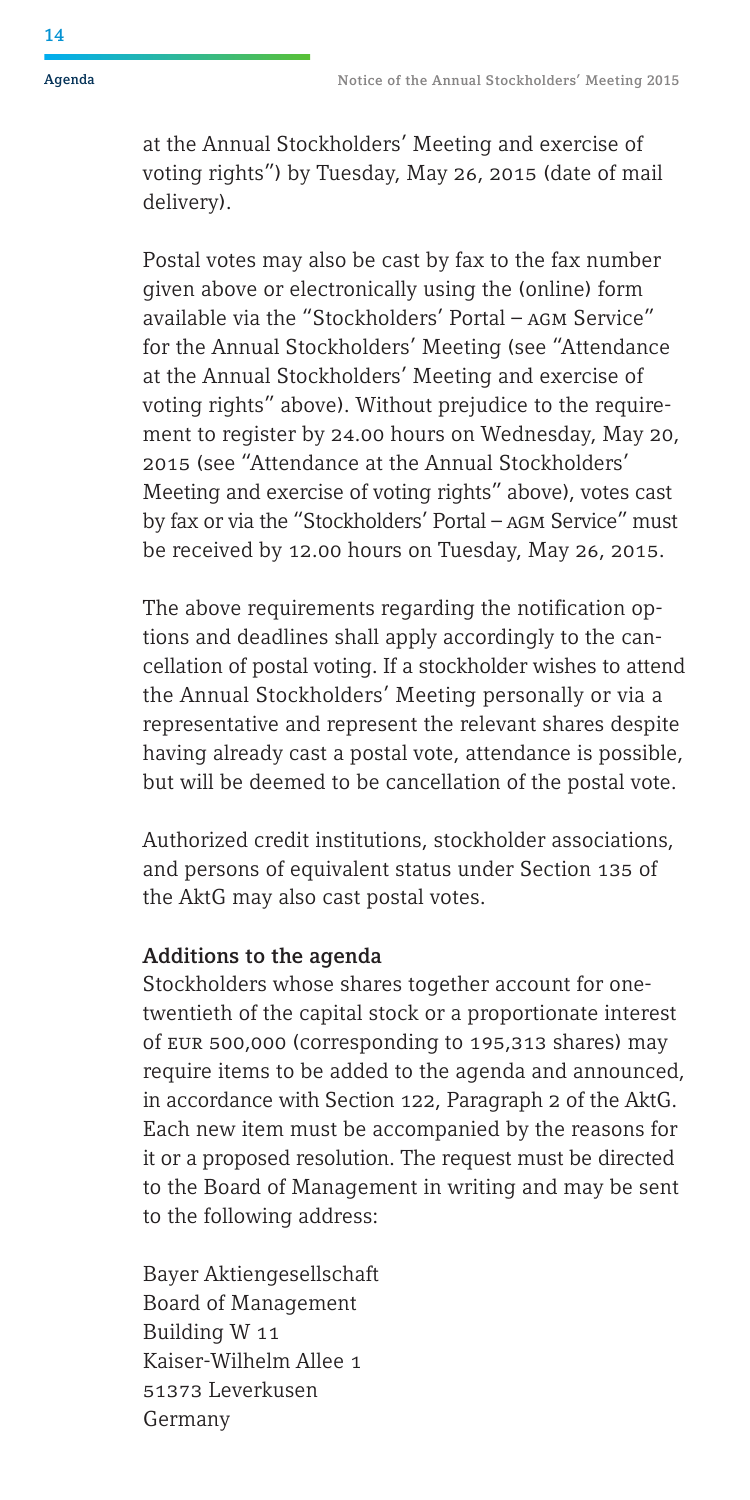Requests for additions to the agenda must be received by the Company at least 30 days before the Meeting, i.e., by 24.00 hours on Sunday, April 26, 2015. Applicants must provide evidence that they have been holders of the shares for at least three months preceding the date of receipt of the request and that they will hold the shares until a decision on the motion has been made. Additions to the agenda to be announced will be published in the Bundesanzeiger (Federal Gazette) without delay and submitted for publication to those media which may be presumed to distribute the information throughout the European Union, unless already announced with the Notice of the Meeting. They will also be made available online at www.bayer.com/stockholders-meeting without delay.

#### Right to submit counter-motions and proposals for election

Each stockholder has the right to submit motions and proposals for election relating to items of the agenda or the rules of procedure during the Annual Stockholders' Meeting without the need for announcement, publication, or any other special action before the Annual Stockholders' Meeting.

The Company will make available any counter-motions within the meaning of Section 126 of the AktG and proposals for election within the meaning of Section 127 of the AktG including the name of the stockholder, the reasons (although this is not required for proposals for election), and any statement by the management, at www.bayer.com/stockholders-meeting, provided the stockholder has sent the information to the Company at least 14 days before the Meeting, i.e., by 24.00 hours on Tuesday, May 12, 2015, to the following address:

Bayer Aktiengesellschaft Building Q 26 (Legal Department) Kaiser-Wilhelm Allee 20 51373 Leverkusen Germany Fax: + 49 (0) 214 / 30-26786 Email: hv.gegenantraege@bayer.com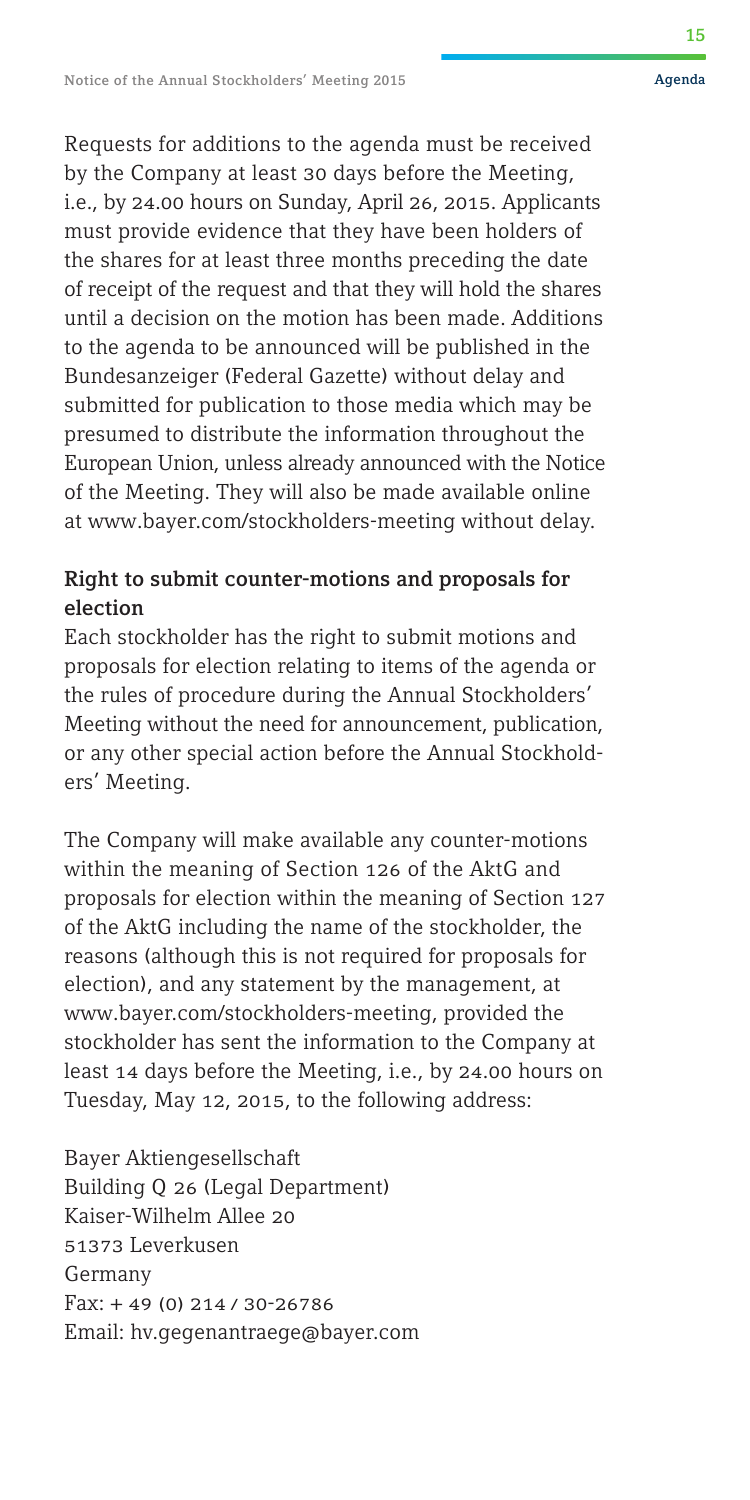**16** 

and the other requirements regarding the corresponding duty under Sections 126 and 127 of the AktG have been met.

#### Right of information

In accordance with Section 131, Paragraph 1 of the AktG, each stockholder is entitled to request and receive information from the Board of Management during the Annual Stockholders' Meeting on issues relating to the Company, provided that the information is required for the due and proper assessment of an item on the agenda, and there is no right to refuse disclosure. The duty of disclosure also extends to the legal and business relationships of the Company with an affiliated company and the position of the Group and the companies included in the consolidated financial statements.

#### Further explanations

This and further information on the stockholders' rights under Section 122, Paragraph 2; Section 126, Paragraph 1; Section 127; and Section 131, Paragraph 1 of the AktG is available on the Annual Stockholder's Meeting website www.bayer.com/stockholders-meeting.

#### Partial transmission

All stockholders of the Company and any interested members of the public can follow live streaming of the speech by the Chairman of the Board of Management at the Annual Stockholders' Meeting on May 27, 2015 at www.bayer.com/stockholders-meeting from around 10.10 a.m. There will be no other video or audio transmission of the Annual Stockholders' Meeting.

Leverkusen, March 2015 Bayer Aktiengesellschaft

The Board of Management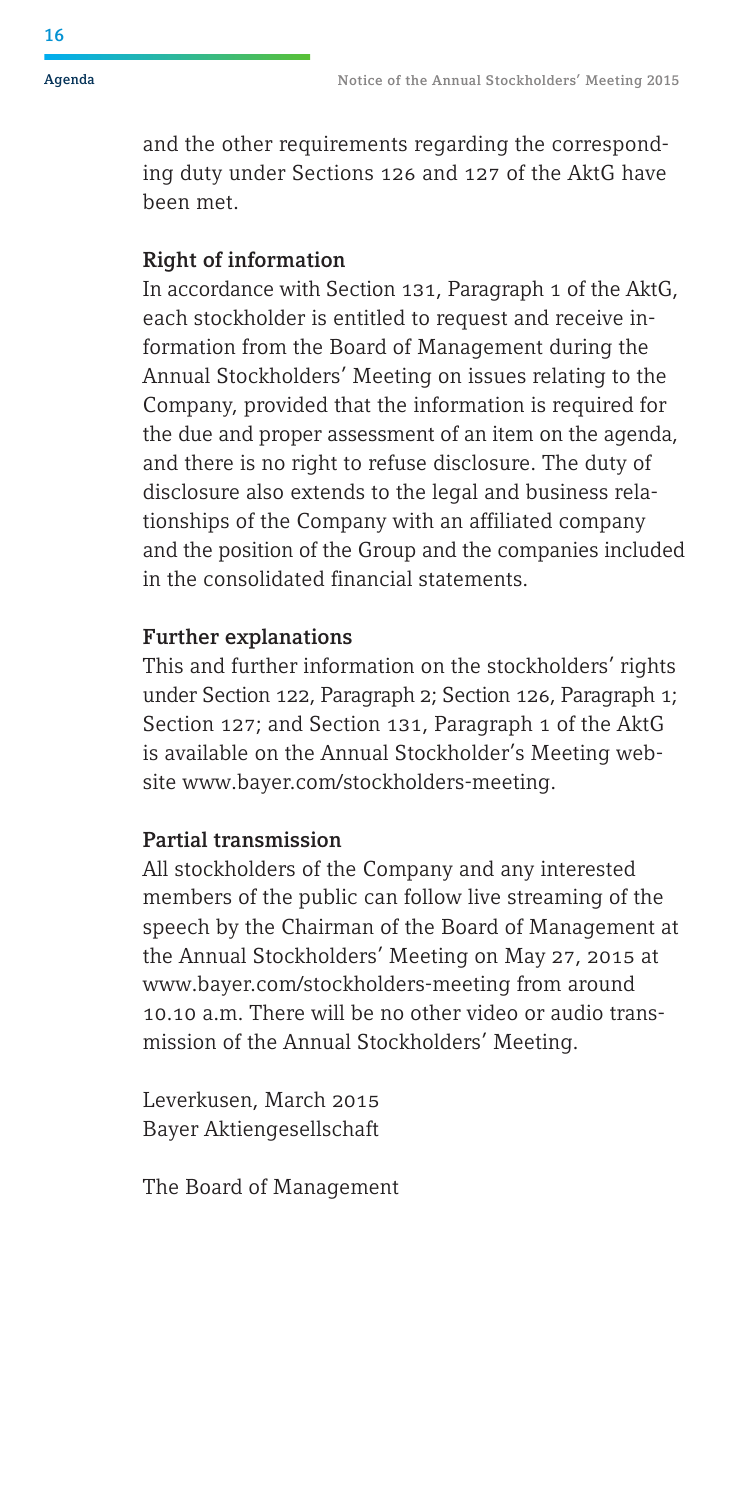

#### PROF. DR. DR. H.C. MULT. OTMAR D. WIESTLER

born November 6, 1956, in Freiburg im Breisgau, Germany Chairman and Scientific Member of the Management Board of the German Cancer Research Center

1981 State medical examination, University of Freiburg, Germany

1982 – 1984 Assistant physician at the Department of Neuropathology, University of Freiburg, Germany

1984 Doctoral degree (M.D.), University of Freiburg, Germany

1984 – 1987 Postdoc, University of San Diego, U.S.A.

1987 – 1989 Assistant physician at the Department of Neuropathology, University of Zurich, Switzerland

1989 – 1992 Consultant at the Department of Neuropathology, University of Zurich, Switzerland

1990 Habilitation (postdoctoral qualification) in pathology, University of Zurich, Switzerland

1992 – 2003 Professor (C4), Neuropathology, University of Bonn, Germany

1994 – 2003 Coordinator of the Collaborative Research Center for Clinical & Molecular Neurology, University of Bonn, Germany

1994 – 2003 Head of the German Brain Tumor Reference Center, University of Bonn, Germany

1995 – 2003 Head of the BONFOR research committee, University of Bonn, Germany

2001 – 2003 Vice-coordinator of the Trans-Regional Collaborative Research Center TR3, DFG, University of Bonn, Germany

2002 – 2003 Medical Director of LIFE & BRAIN GmbH, University of Bonn, Germany

2007 – 2012 Vice President for Health on the Executive Committee of the Heimholtz Association

2004 – to the present Chairman and Scientific Member of the Management Board of the German Cancer Research Center

Member of the Supervisory Board of Bayer AG since October 2014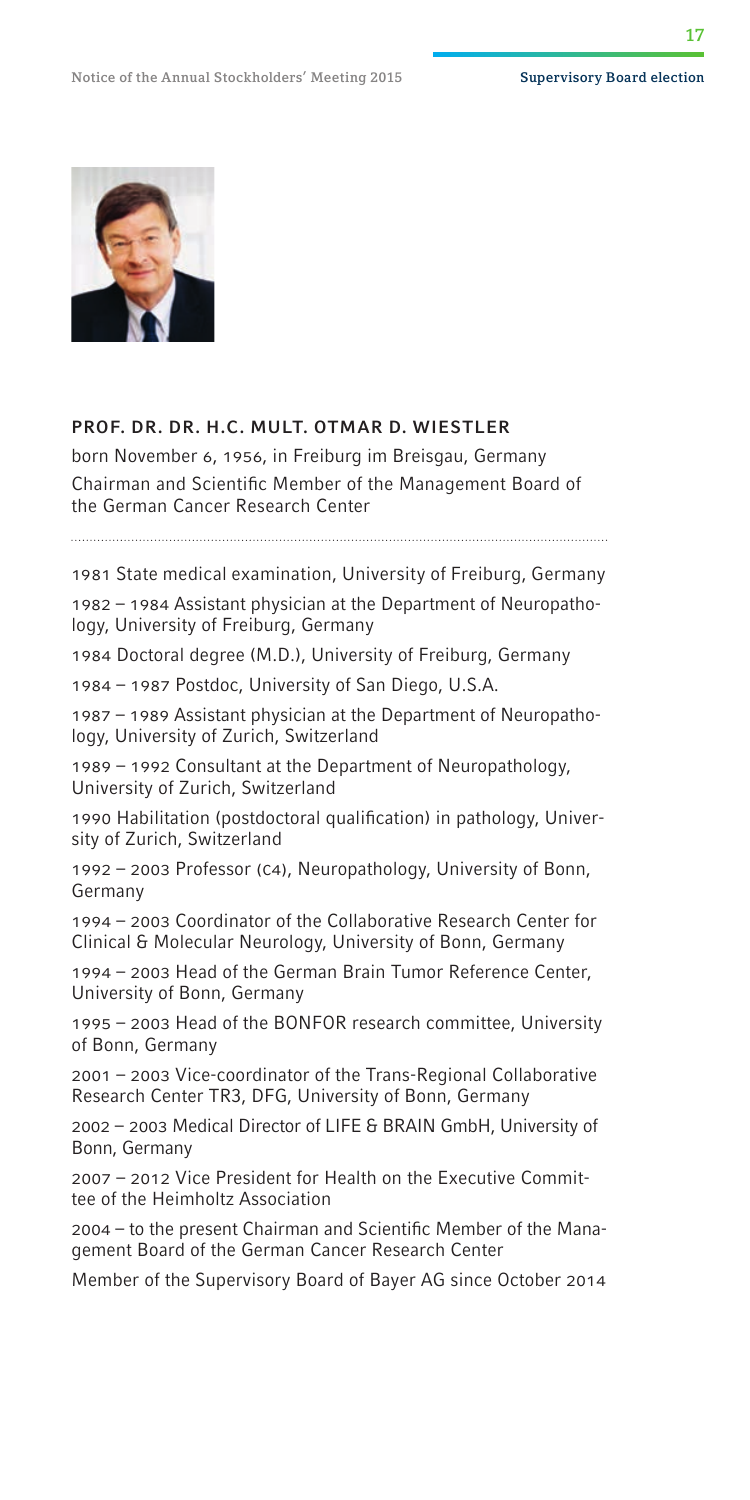#### Masthead Notice of the Annual Stockholders' Meeting 2015

#### **MASTHEAD**

Publisher Bayer AG, 51368 Leverkusen, Germany

Editor Jörg Schäfer, phone +49 214 30 39136 email: joerg.schaefer@bayer.com

Investor Relations Peter Dahlhoff, phone +49 214 30 33022 email: peter.dahlhoff@bayer.com

English edition Currenta GmbH & Co. OHG Language Service

Date of publication Friday, March 27, 2015

Bayer on the internet www.bayer.cOm

ISSN 0343 / 1975

Information on the Bayer Annual Stockholders' Meeting 2015 can be found at: bayer.cOm / aSm



Bayer's online Annual Report is available at: bayer.cOm / ar14



KEY DATA

**KEY DATA** 



#### Forward-Looking Statements:

This publication contains forward-looking statements based on current assumptions and forecasts made by Bayer Group or subgroup management. Various known and unknown risks, uncertainties and other factors could lead to material differences between the actual financial position, development or performance of the company and the estimates given here. These factors include those discussed in Bayer's public reports, which are available on the Bayer website at www.bayer.com. The company assumes no liability whatsoever to update these forward-looking statements or to conform them to future events or developments.

#### 18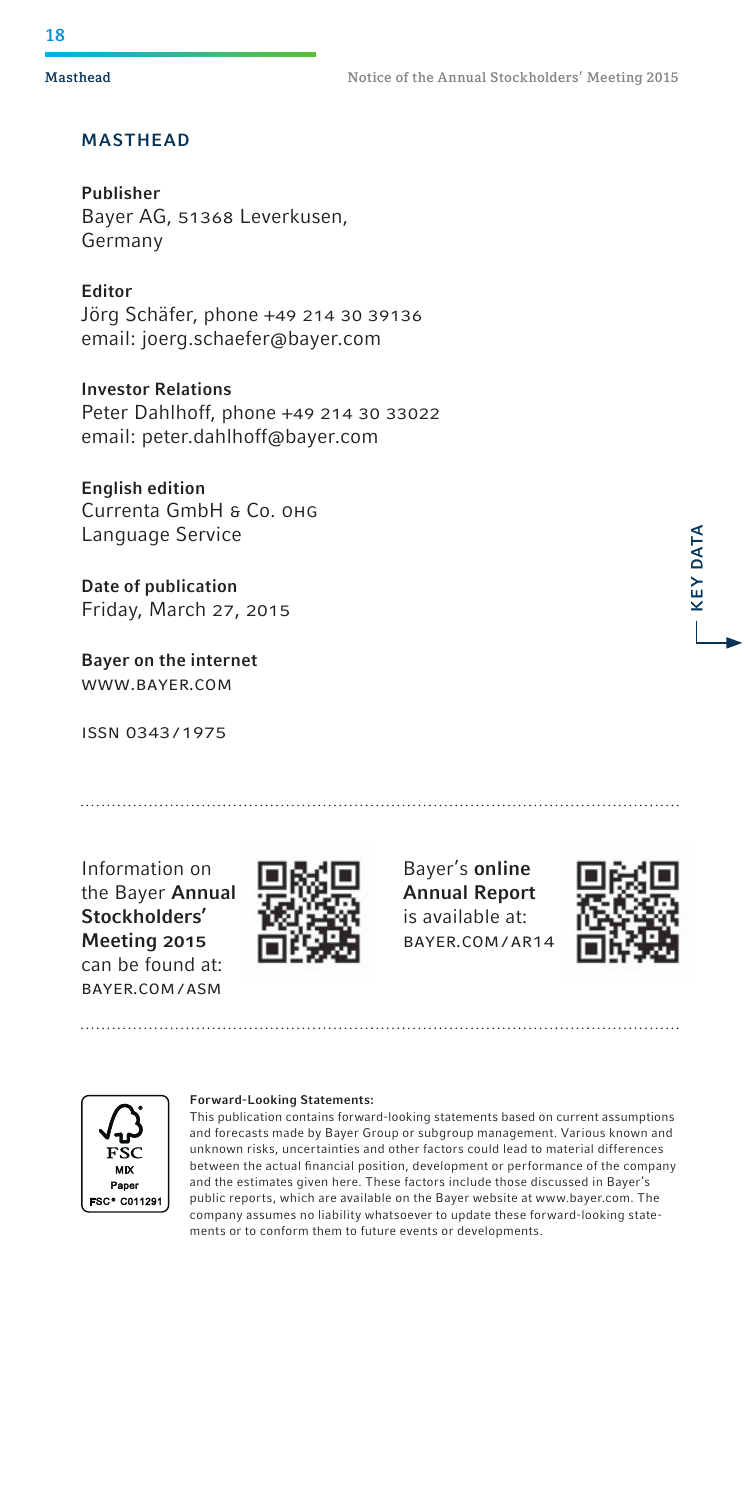#### Key data

| 2013               | 2014             | Change  |
|--------------------|------------------|---------|
| $\epsilon$ million | $\n  emillion\n$ | 0/0     |
| 40,157             | 42,239           | $+5.2$  |
| 4,934              | 5,506            | $+11.6$ |
| 5,773              | 5,944            | $+3.0$  |
| 7,830              | 8,442            | $+7.8$  |
| 8,401              | 8,812            | $+4.9$  |
| 20.9%              | 20.9%            |         |
| 4,207              | 4,525            | $+7.6$  |
| 3,189              | 3,426            | $+7.4$  |
| 3.86               | 4.14             | $+7.3$  |
| 5.61               | 6.02             | $+7.3$  |
| 5,832              | 6,820            | $+16.9$ |
| 5,171              | 5,810            | $+12.4$ |
| 6,731              | 19,612           |         |
| 2,155              | 2,490            | $+15.5$ |
| 3,406              | 3,574            | $+4.9$  |
| 2.10               | 2.25             | $+7.1$  |
|                    |                  |         |

2013 figures restated

EBIT = earnings before financial result and taxes

2 EBIT before special items and EBITDA before special items are not defined in the International Financial Reporting Standards and should therefore be regarded only as supplementary information. EBITDA before special items is a more suitable indicator of operating performance since it is not affected by depreciation, amortization, impairment losses, impairment loss reversals or special items. By reporting this indicator, the company aims to give readers a clear picture of the results of operations and ensure comparability of data over time. See also Combined Management Report, Chapter 16.2 "Calculation of EBIT(DA) Before Special Items.", on page 133 f. of the Bayer Annual Report 2014.

 $^{\rm 3}$  EBITDA = EBIT plus amortization and impairment losses on intangible assets, plus depreciation and impairment losses on property, plant and equipment, minus impairment loss reversals. See also Combined Management Report, Chapter 16.2 "Calculation of EBIT(DA) Before Special Items", on page 133 f. of the Bayer Annual Report 2014.

4 The EBITDA margin before special items is calculated by dividing EBITDA before special items by sales.  $^5$  Earnings per share as defined in IAS 33 = net income divided by the average number of shares. For details

see Note [16] to the consolidated financial statements, on page 237 of the Bayer Annual Report 2014.

- $^{\circ}\,$  Core earnings per share are not defined in the International Financial Reporting Standards. By reporting this indicator, the company aims to give readers a clear picture of the results of operations and ensure comparability of data over time. The calculation of core earnings per share is explained in the Combined Management Report, Chapter 16.3 "Core Earnings Per Share", on page 134 f. of the Bayer Annual Report 2014.
- $^7\,$  Gross cash flow = income after income taxes, plus income taxes, plus financial result, minus income taxes paid or accrued, plus depreciation, amortization and impairment losses, minus impairment loss reversals, plus / minus changes in pension provisions, minus gains / plus losses on retirements of noncurrent assets, minus gains from the remeasurement of already held assets in step acquisitions. The change in pension provisions includes the elimination of non-cash components of EBIT. It also contains benefit payments during the year. For details see Combined Management Report, Chapter 16.5 "Liquidity and Capital Expenditures of the Bayer Group", on page 137 ff. of the Bayer Annual Report 2014.

8 Net cash flow = cash flow from operating activities according to IAS 7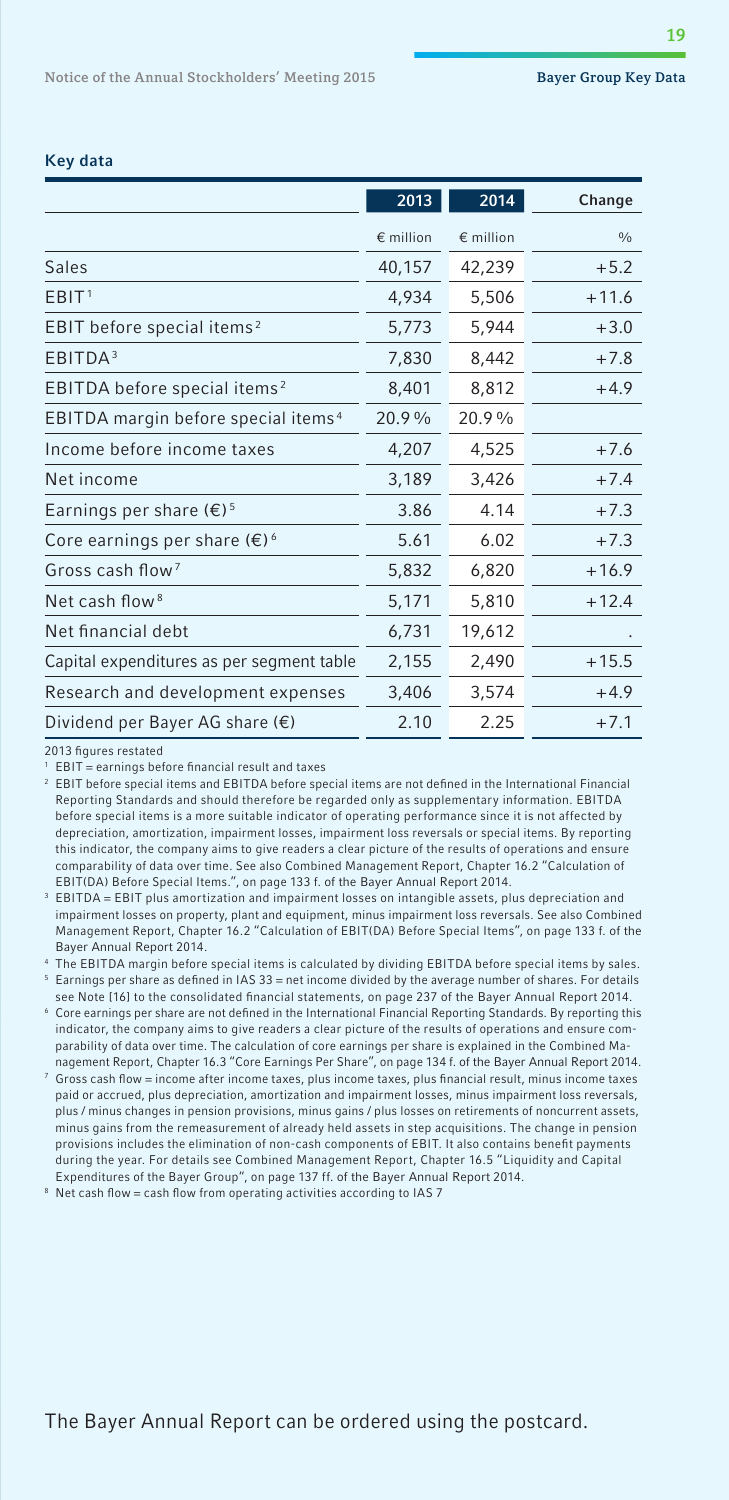# Financial Calendar Financial Calendar

Q1 2015 Interim Report Q1 2015 Interim Report

April 30, 2015 April 30, 2015

Annual Stockholders' Meeting 2015 Annual Stockholders' Meeting 2015 May 27, 2015 May 27, 2015

Planned dividend payment date Planned dividend payment date May 28, 2015 May 28, 2015

Q2 2015 Interim Report Q2 2015 Interim Report July 29, 2015

Q3 2015 Interim Report Q3 2015 Interim Report

July 29, 2015

October 29, 2015 October 29, 2015

2015 Annual Report 2015 Annual Report

February 25, 2016 February 25, 2016

Q1 2016 Interim Report Q1 2016 Interim Report

April 26, 2016 April 26, 2016

Annual Stockholders' Meeting 2016 Annual Stockholders' Meeting 2016 April 29, 2016 April 29, 2016

## PLEASE SEND ME THE FOLLOWING PLEASE SEND ME THE FOLLOWING **PUBLICATIONS** PUBLICATIONS

**Annual Report** Annual Report One-time delivery English one-time delivery **I** regular delivery German regular delivery  $\Box$  English  $\Box$  German

# Stockholders' Newsletter Stockholders' Newsletter

One-time delivery English one-time delivery **I** regular delivery German regular delivery **I** English  $\Box$  German

## Names | Figures | Facts Names | Figures | Facts

One-time delivery English one-time delivery Tregular delivery German regular delivery **D** English  $\Box$  German

# Bayer Magazine on the internet Bayer Magazine on the internet

 $\Box$  Please notify me at the email address entered Please notify me at the email address entered on the reverse when a new issue is published. on the reverse when a new issue is published.

# Scientific Magazine "research" Scientific Magazine "research"

One-time delivery English one-time delivery Tregular delivery German regular delivery **O** English  $\Box$  German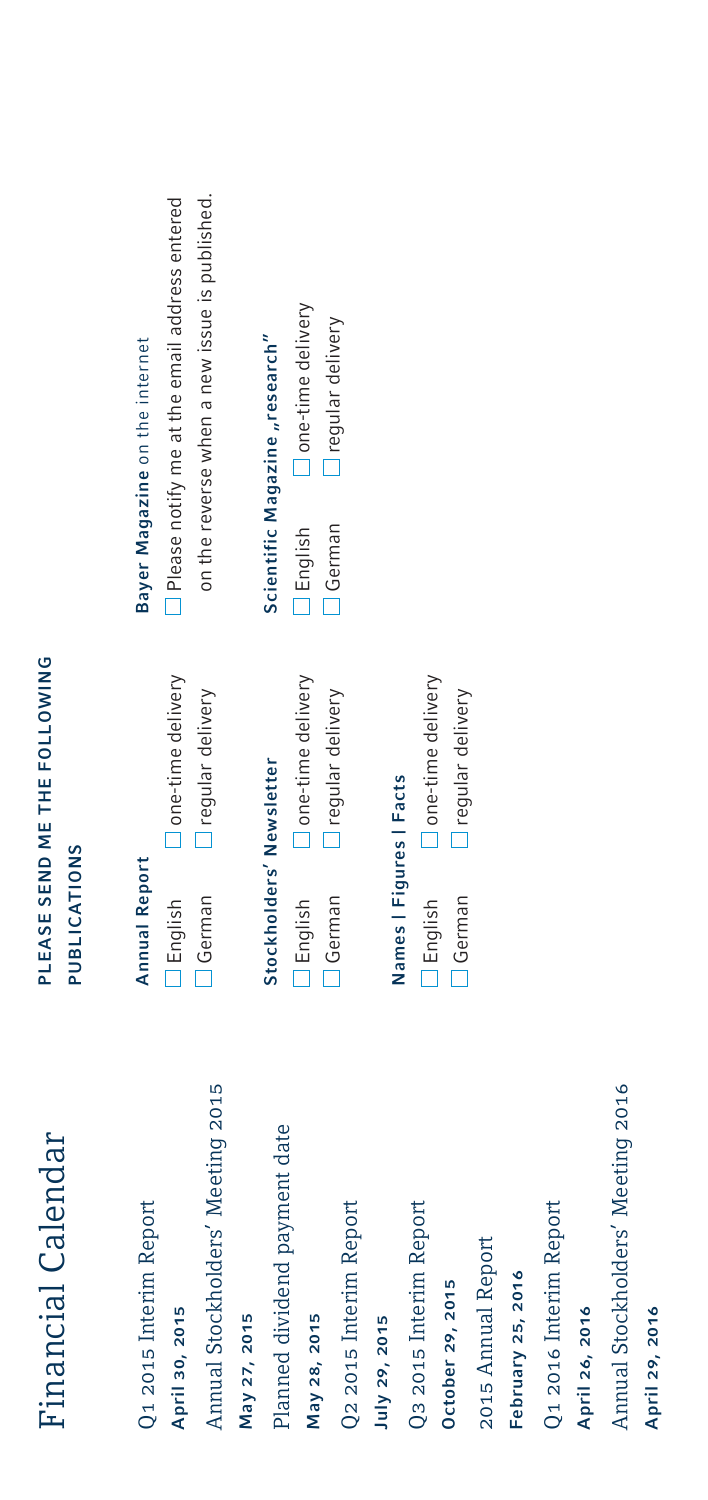| Please fill out in block letters |
|----------------------------------|
|                                  |
| Surname                          |
|                                  |
| First Name                       |
|                                  |
| Street and house number          |
|                                  |
| Postal code                      |
|                                  |
| Country                          |
|                                  |
| Email                            |
|                                  |
| Phone                            |

### Bayer AG<br>c/o Finge<br>Postfach<br>41405 Ne 41405 Neuss Postfach 100538 c /o Finger Marketing Services